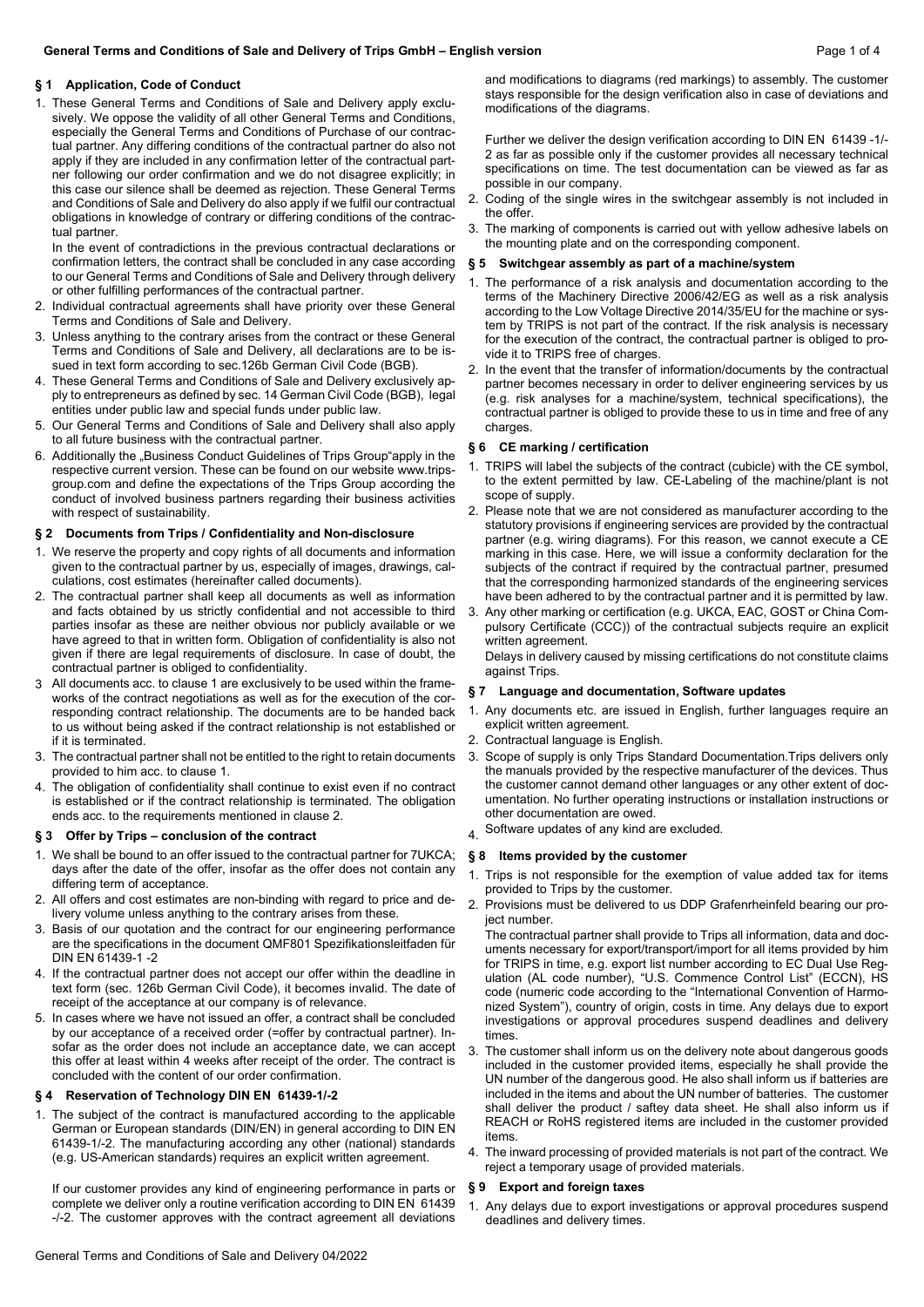## **General Terms and Conditions of Sale and Delivery of Trips GmbH – English version** Page 2 of 4

- 2. If our contractual partner is located in Germany, he is exclusively responsible for the export of the contractual goods and shall especially fulfill all national and international export regulations. Further he is obliged to gain all necessary permissions on his own expense.
- 3. Additional certificates and conformity declarations, such as e.g. SASO, for specific country requirements are not part of the contract.
- 4. Foreign taxes, withholding taxes etc. and country specific taxes shall be borne by the customer.

#### **§ 10 Suspension and Cancellation**

In the event of a suspension or cancellation of the execution of the order, TRIPS is entitled to invoice immediately all costs incurred at the point of the suspension or cancellation against the contractual partner.

#### **§ 11 Contract supplements**

Changes of our scope of supply/service require a written agreement. Any incurring extra charges are to be invoiced additionally. We are not responsible for any delivery delays resulting from this. Delivery times agreed upon may be extended correspondingly due to desired changes of supply/service/works to be carried out.

# **§ 12 Prices – Payment terms – Setting off – Right of retention**

- 1. All prices are quoted in EURO unless otherwise agreed in the contract. All payments are to be made in Euro. Insofar that payments are not made in Euro, all resulting charges and fees for the exchange into Euro have to be covered by the contractual partner.
- 2. All prices are subject to statutory VAT.

If the legal prerequisites for a tax-exempt delivery are not fulfilled, we do invoice VAT additionally.

A tax-exempt delivery requires the direct delivery to the contractual partner.

A possible tax-exempt delivery is not given if we do not deliver directly to our contractual partner but to a third party, a so-called chain supply. In this case, the customer has to state who orders the shipping/delivery.

- 3. The offer prices are valid for the specified quantities listed in the offer. In case of any changes of the quantities, we reserve the right to adjust the prices.
- 4. Loading of the contracted goods on a truck is done, as far as possible, with our own lifting devices. If due to the dimensions, a separate crane vehicle for loading is necessary, this is invoiced separately. The loading is not part of our contractual obligations and the risks are borne by the customer.
- 5. The storing of goods in a container is not part of the contract and thus not included in the price.
- 6. Our offer price does not include any costs for unloading (e.g. forklifts, crane etc.) at the unloading site. Any incurring costs will be invoiced separately.
- 7. We are entitled to set-off and retention rights to the extent provided by law.
- 8. The contractual partner can only claim set off rights if his counterclaims are legally valid, undisputed, acknowledged by us. The right of retention of the contractual partner due to possible receivables against us cannot be applied here, unless the counterclaim is based on the same contract relationship or the counterclaim is legally valid, ready for a judgment or undisputed.

# **§ 13 Correspondence – necessary details**

- 1. The contractual partner shall indicate our complete project number on all documents (shipping papers, delivery notes, faxes, emails etc.) which concern the contracted goods.
- 2. If the contractual partner does not indicate the project number, we are not responsible for any delay in processing.

## **§ 14 Delivery date - delivery**

- 1. Delivery dates and times are only binding if these have been agreed upon as binding explicitly.
- 2. In the event that delivery dates and delivery times are not bindingly agreed upon, the contractual partner is entitled at the earliest twelve weeks after inculpable exceeding an unbinding delivery date or delivery deadline to demand delivery within a reasonable period.
- 3. The delivery time/date commence after prior clarification of all technical, commercial and export-law questions.
- The fulfilment of our delivery obligations requires the punctual and proper fulfilment of all obligations of the contractual partner. The right to raise objection to non fulfilment of the contract is reserved.
- 5. We shall not be held responsible for delays in delivery and services because of events of force majeure or of events that would significantly complicate or render delivery impossible – e.g. strike, lockout, legal or official orders etc. – also occurring at our suppliers. These entitle us to delay the delivery or service for the period of the problem plus a reasonable startup period or to withdraw from the contract in part or in whole because of the part not completed.

If the impediment lasts longer than three months, the contractual partner is entitled, after setting a reasonable new deadline which has to be at least 2 weeks, to withdraw from the still unfulfilled part of the contract.

We will inform the contractual partner of the existence of such circumstances mentioned in clause 1.

6. We are entitled to the statutory rights without any limitations in the event of a default in acceptance by the contractual partner.

If the manufacturing process requires some cooperation of the contractual partner, we are entitled to claim an appropriate compensation if there is a default in acceptance by the contractual partner due to not cooperating or breach of his duties.

- 7. Delivery is carried out EXW Grafenrheinfeld, Hohe Heide 8 (Incoterms 2020). Packaging is carried out in foil on an untreated wooden pallet
- If we have a delay in our service, the contractual partner is entitled to claim a compensation for each completed week of the delay of 0.5% of the corresponding order value of the delayed part of the service, in total however a maximum of 5% of the corresponding order value of the delayed services if he proves that damage has occurred to him due to the delayed service.
- 9. We are entitled to partial deliveries or premature deliveries.
- 10. The return of packaging requires a special agreement.

## **§ 15 Obligation to inform Contractual partner – Right of cancelation / withdrawal**

- 1. Should a significant deterioration of the assets of the contractual partner arise after conclusion of the contract, so that our claim for consideration is jeopardized, we can refuse performance until payment has been made or our claim for consideration has been secured.
- 2. We are entitled to set an appropriate deadline in which the contractual partner in his discretion has to fulfill our claim of consideration concurrently against performance or has to provide us a security for our claim of consideration. We shall be entitled to withdraw from the contract after unsuccessful expiration of the set deadline.
- 3. The setting of a period acc. to clause 2 is not required if the contractual partner has submitted an affidavit or insolvency proceedings have been opened on his assets or if the opening of insolvency proceedings has been disclaimed due to lack of mass.
- 4. The contractual partner is obliged to immediately inform us if he has submitted an affidavit or if an application has been filed to open insolvency proceeding on his assets.
- 5. Cancelations of the contract require written form.
- 6. If the contractual partner exercises in case of a contract for work his right of cancelation acc. to sec. 649 German Civil Code (BGB), without us being responsible for it, we are entitled to a lump sum (sec. 649 phrase 2 German Civil Code (BGB)) to the amount of at least 10% of the net order sum, unless the contractual partner proves that the claim does not exist or is lower. We reserve the right to further damage claims.

## **§ 16 Setting up and installation**

Unless otherwise agreed in written form, the following regulations apply for the setting up and installation:

- The contractual partner has to pay and provide in time and at his own expenses the following:
	- All excavation, construction and other not trade-related auxiliary works, including skilled and unskilled workers, building materials and tools needed,
	- the required equipment and consumables necessary for installation and commissioning, such as scaffolding, lifting gear and other devices, combustible material and lubricants,
	- energy and water at the place of use, including connections, heating and lighting,
	- sufficient large, suitable, dry and lockable rooms at the place of installation to store contracted goods, apparatus, materials, tools etc. and suitable work and staffrooms for the installation personnel, including appropriate sanitary facilities; furthermore, the contractual partner shall take those measures on the building site for the protection of our assets and the installation personnel, which he would take for the protection of his own assets,
	- protection clothing and protection devices required on the installation site due to special circumstances.
- Prior to the commencement of the work, the contractual partner shall provide unasked all necessary details on the location of concealed current conduction, gas conduction and water pipes and any similar installations as well as required information on statics.
- 3. Prior to the commencement of the setting up or installation, all necessary customer provided items shall be at the installation site and preparatory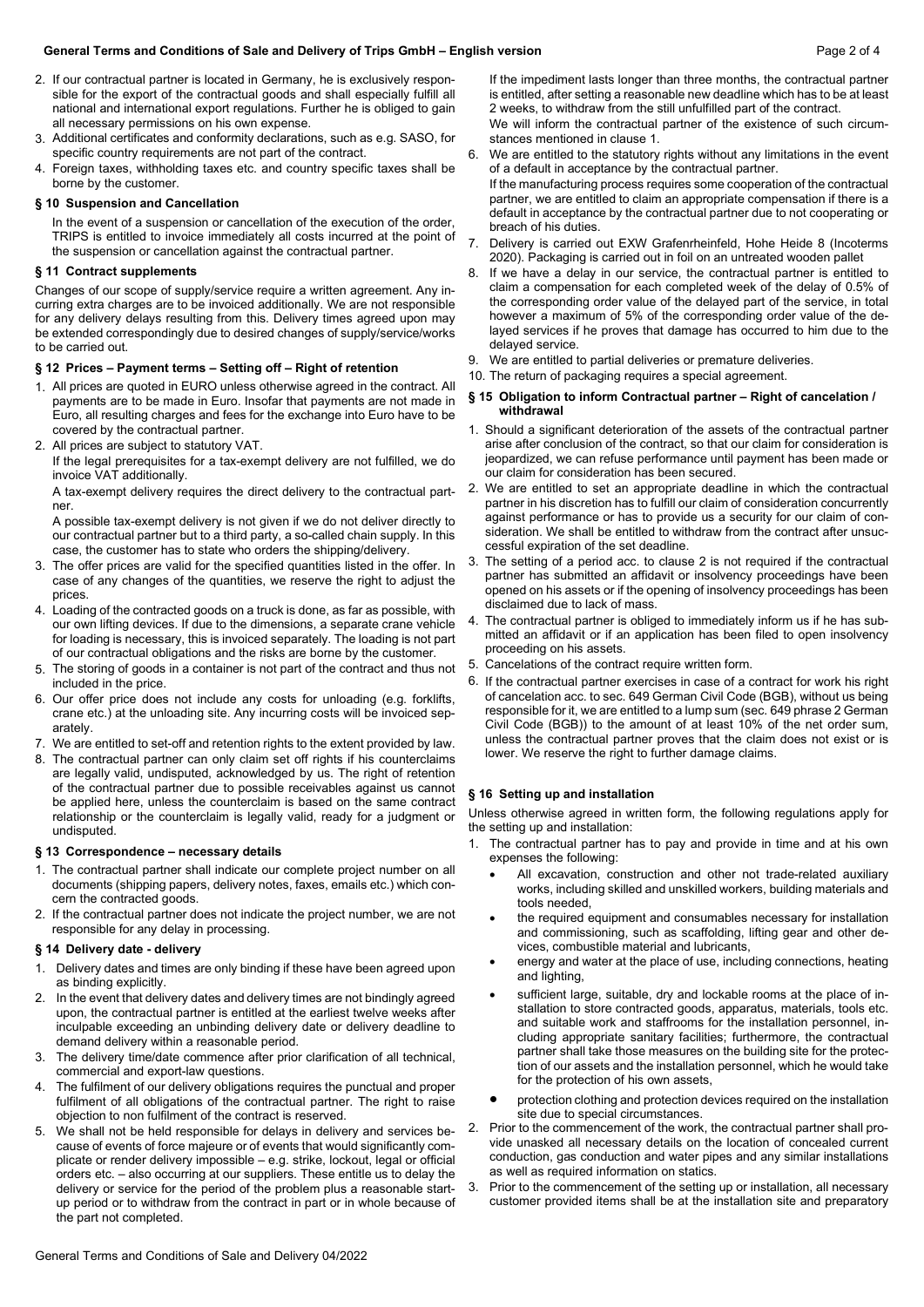## **General Terms and Conditions of Sale and Delivery of Trips GmbH – English version** Page 3 of 4

work shall be so progressed that installation can be started and implemented without any delay. The approach routes and the setting up or installation site must be leveled and cleared.

- 4. Should setting up, installation or commissioning be delayed without our responsibility, the contractual partner shall pay for the waiting time and any additional travel costs.
- 5. The contractual partner shall confirm the working hours of our employees every week. He shall also confirm the completion of the setting, the assembly and the installation immediately.

#### **§ 17 Defects – defect inspection - acceptance – warranty for defects**

1. Insofar as agreements of the quality have been made between the contractual parties, deviations are permissible due to the relevant technical standards (e.g. ISO or DIN standards) and are thus not to be considered as defects.

Warranty claims shall not apply in the case of insignificant deviations from the agreed quality, in the case of minor impairment of usability, natural **wear** 

Warranty claims shall also not apply for damages incurred after passing of the risk because of incorrect or negligible handling, transport damage, excessive use, unsuitable operating material, faulty construction work, unsuitable subsoil or because of special external influences which are not established in the contract as well as in case of non-reproducible software errors. We do not give a warranty in particular but not limited to cases like inadequate storage (including deep discharging of batteries), installation, operating, maintenance and damage caused by external factors such as fire, vandalism, small animals, dust, sand, impurities etc.

In the event of modifications or maintenance works are carried out by the customer or by third persons, no claim in respect of defects shall arise for this or any consequences thereof.

- 2. In case of a purchase contract, precondition of any warranty claim is, that the prerequisites of inspection and notification of defects according to sec. 377 German Commercial Code (HGB) have been fulfilled properly.
- 3. The notice of defect shall be in written form.
- 4. The contractual partner may not refuse the acceptance due to insignificant defects.
- 5. In case of a contract for work, an acceptance has to be carried out. The contractual partner shall carry out the acceptance of our completed work if demanded by us within a deadline of two weeks.

Acceptance shall be deemed given if the contractual partner allows the two-week deadline to pass or if the performance/delivery has been taken into operation.

In case any defects are discovered during the acceptance, we have to provide a defect-free condition within an appropriate time and in case the defects are significant we have to request a new acceptance.

The contractual partner cannot refuse acceptance in the event of insignificant defects; we are responsible to eliminate the determined defect within an appropriate time.

- 6. If the contractual partner asserts a defect, we are entitled to investigate if a defect actually exists. If there is no defect and if the contractual partner could have realized that, the contractual partner is obliged to pay for any costs incurring in relation with his assertion of a defect (e.g. transport, work and travel costs).
- 7. Insofar as there is a defect, we are, upon our election, entitled to alternative performance in the form of subsequent improvement or delivery of conforming goods.
- 8. Place of performance regarding the subsequent improvement is our headquarters. If the goods has been transported to another place all additional costs shall be borne by customer, especially but not limited to travel, flight, accommodation, test, transport of material, export fees, visa costs etc. This also applies for warranty work. The customer is obliged to provide necessary visa free of charge, also for warranty work.
- 9. In the event that the subsequent improvement fails, the contractual partner is entitled to his choice to demand withdrawal or reduction.
- 10. If the contractual partner is entitled to withdraw according to warranty provisions and if he exerts this right, the claim for damages instead of performance is excluded.
- 11. Our liability is limited according to §19.
- 12. The warranty period for defects on new objects is 12 months. The warranty period commences with the transfer of risk, but at the latest with the handing over to the carrier. Warranty is excluded for used objects. Sentence 1 does not apply if the warranty time by mandatory law is longer. Sentence 1 does not apply in the case of intent, fraudulent concealment of the defect.
- 13. Representations by us are only agreements of quality unless it is explicitly agreed that we grant a guarantee.
- 14. Transport damages have to be indicated immediately in writing by consulting the carrier.

15. In case of transport damages and/or defects we are not obliged to provide a defect-free condition if the contractual goods has been transported by the customer, unless the damage is not caused by the transport.

#### **§ 18 Limitation of liability**

- Unless otherwise agreed upon below, we, our legal representatives or vicarious agents, are liable for damages limited to the amounts of cover mentioned in our offer.
- 2. In the event of a slight negligent violation of essential contractual obligations whose fulfilment is essential for the due and proper implementation of the contract, and whose fulfilment Customer could reasonably rely on our liability shall be limited to typical predictable damages.
- Apart from that, we are not liable for any indirect damages and consequential damages, especially damages for any loss of profit, except in cases of intent or gross negligence.
- 4. The aforementioned limits of liability do not apply in cases of intent or gross negligence by us, by our legal representatives or by our vicarious agents; likewise, the aforementioned limitations of liability do not apply for our liability according to the German Product Liability Act, in the event of culpable injury of life, body and health as well as in case of a violation of a guarantee.

#### **§ 19 Property rights**

- Unless otherwise agreed upon, we are only obliged to provide delivery in the country of the delivery place free of any industrial property rights and copy rights of third parties (hereinafter property rights). In the event that a third party raises justified claims to the contractual partner due to a violation of property rights by deliveries provided by us and used according to the contract, we shall be liable to the contractual partner within the deadline stipulated in § 18 clause 12 as follows:
- We will at our option and at our expenses either obtain a right of use for the corresponding deliveries, will change them in such a way that the property rights are not infringed or will exchange them. If we are not able to do so at reasonable conditions, the contractual partner shall be entitled to the statutory right of rescission or reduction.
	- Our obligation to pay damages is governed by § 19.

The aforementioned obligations shall only apply insofar the contractual partner informs us immediately in written form of any claims asserted by the third party, he does not acknowledge any infringement and we reserve the right to all defensive measures and settlement negotiations. If the contractual partner ceases to use the delivery for reasons of damage reduction or for other important reasons, he shall be obliged to inform the third party that no acknowledgement of a violation of property rights is connected with the cessation of use.

- All claims of the contractual partner are excluded as far as he himself is responsible for the violation of property rights.
- 4. Further, claims of the contractual partner are also excluded as far as the violation of property rights is caused by special requirements of the contractual partner, by a for us unforeseeable application or by a change of the delivery by the contractual partner or by using our products together with products not being supplied by us.

#### **§ 20 Retention of title**

- 1. We shall retain the title to the goods supplied until receipt of all payments resulting from the business relationship in full. In case of breach of contract of the contractual partner, including, but without limitation, default in payment we are entitled to take possession of the goods. Taking back the goods shall not be regarded as a cancelation of the contract.
- Resale is only permitted to resellers in the ordinary course of business if the reseller agrees upon a corresponding retention of title with his customer.
- 3. Receivables obtained through resale or installation of supplied goods against his customers are assigned by the contractual partner to us in order to secure our complete claims resulting from the business relationship. We herewith accept the assignment.
- 4. We are entitled to disclose the assignment at any time. Furthermore, we are entitled to request information from the contractual partner on which receivables against which customers are affected by the assignment. Also after assignment, the contractual partner remains entitled to collect his receivables assigned to us until revoked by us.
- 5. The contractual partner is obliged to insure the goods against the usual risks. In the case of damage, he assigns his corresponding claims against the insurance company to us. We accept the assignment.

The contractual partner is obliged to immediately inform us in written form in the event of pledges, seizure or any other impairment concerning the products subject to retention of title. The contractual partner shall be liable for any costs incurring to us.

Processing or modifying the products subject to retention of title shall always be accomplished on behalf of us. In the event that the products subject to retention of title are processed, modified, connected to or mixed